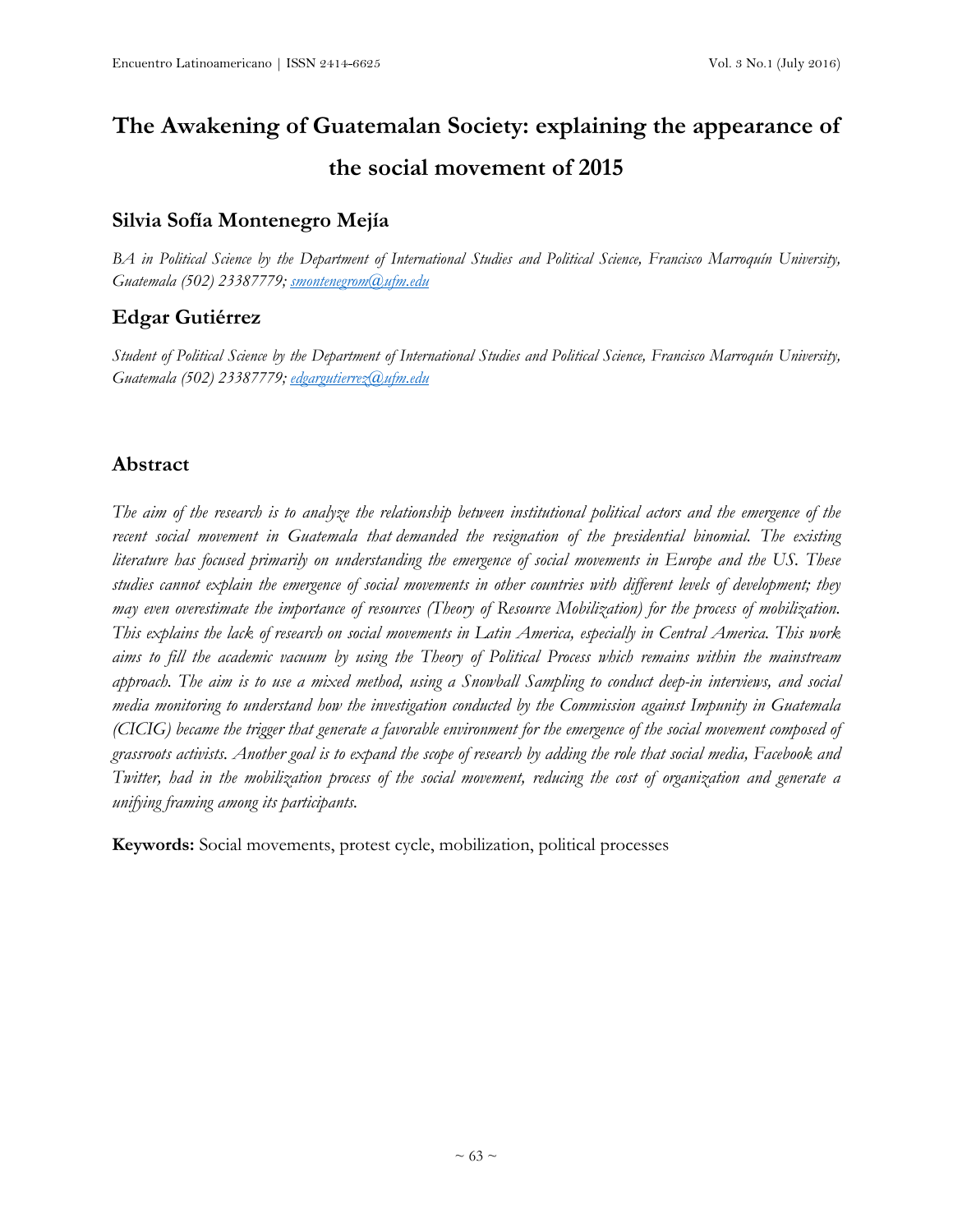## **Introduction**

On the first of September 2015 a human chain allowed the deputies to break through a group of protesters that were blocking the Congress entrance, so that they could cast their vote to take away the immunity of the then President, Otto Pérez Molina. For the first time in Guatemala's young democracy, Congress removed unanimously the immunity of a President, including the governing party. The following day, on September 02, Otto Pérez Molina resigned to the presidency.

Even the most skeptical analysts could not explain the outcome without mentioning the unprecedented five months in which citizens protested in the Central Plaza. It was impossible to ignore the social movement that emerged and how it celebrated the president's resignation in a peaceful and democratic fashion.

An article from BBC Mundo called it "The peaceful revolution in the most violent region in the world" (Paullier, 2015). Another editorial article from The New York Times indicated "powerful message to Guatemalans who aspire to be governed by honest leaders. It should also be studied, and possibly emulated, in [neighboring](http://www.nytimes.com/2015/06/13/world/americas/corruption-scandals-driving-protests-in-guatemala-and-honduras.html) countries" (Editorial, 2015). The high degree of emotionality that a social movement develops can skew the interpretation of the social phenomenon. This study aims to provide a theoretical framework that can be a path toward explaining the emergence of a movement that left a mark in the country's history.

## **Methodology**

This paper is a case study that falls into the category of an interpretive case study (Lijphart, 1971, p. 691-692). According to this type of research the case is chosen by the interest that exists on the subject, not to generate a general theory. In this case, this investigation used the Political Process Framework to explain the Guatemalan social movement case starting on April of 2015 till this date. By doing this, the research does not pretend to formulate a hypothesis that would contribute to elaborate a general theory; instead its main objective is to give an explanation of the social phenomena based on an already formulated theory.

Although the scope is limited and does not contribute to the existing literature, one of the great strengths of this type of study is that it "focuses on a single case, that can be intensively examined even when the research resources at the investigator's disposal are relatively limited" (Lijphart, 1971, págs. 691-692). This further strengthens the validity of the study. There is no an optimal method for studying social movements, scholars recognized "no conceptual, theoretical, or methodological consensus has so far emerged" (McAdam, Tarrow, Tilly, 2008, p. 308).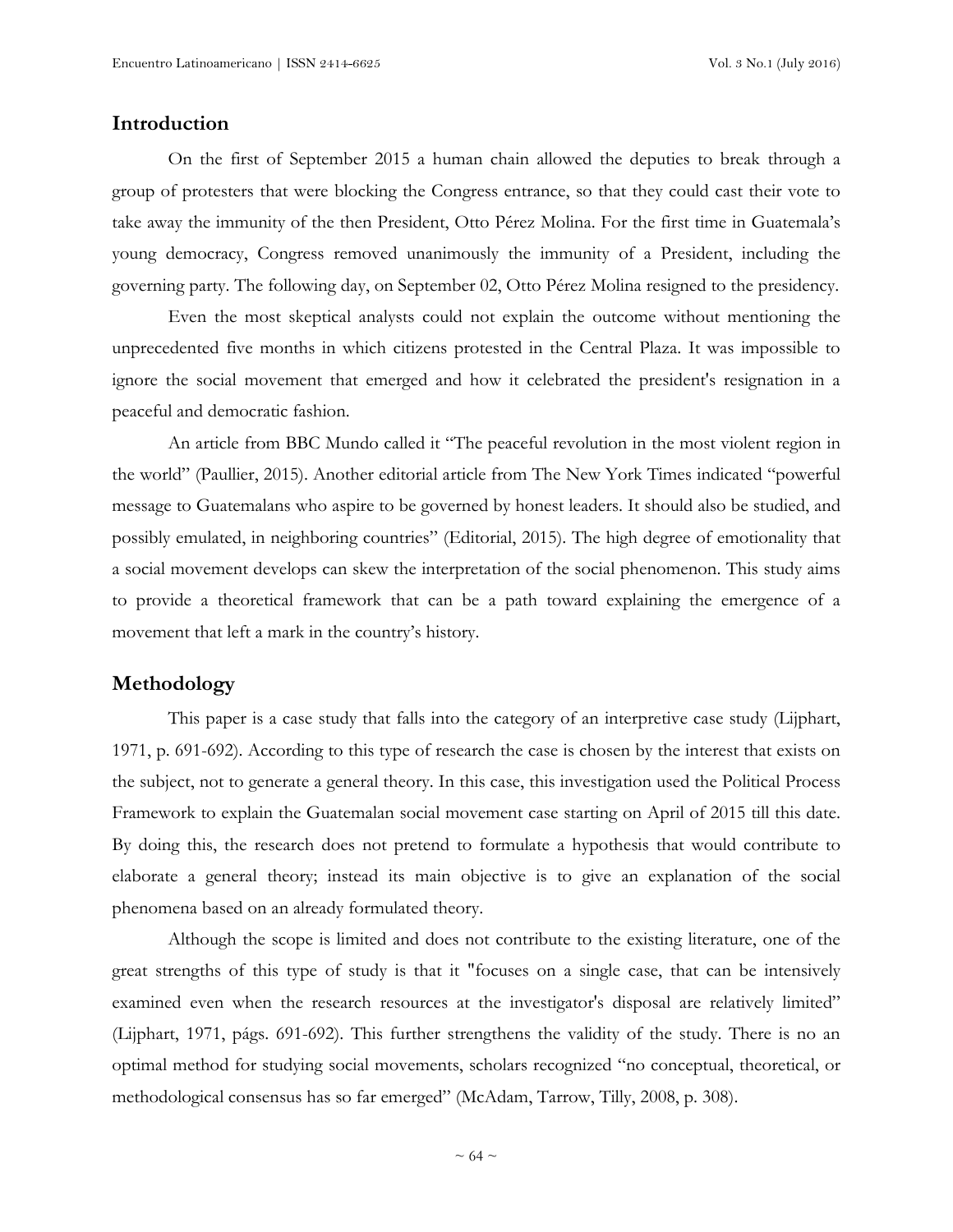Despite this, concern is placed not on finding correlations, but instead studies want to understand the mechanisms that "link effects to causes" (McAdam, Tarrow, Tilly, 2008, p. 309). In order to do so authors are adopting a mixed method approach.

The study used the method known as Respondent-Driven Sampling, also known as Snowball Sampling. This type of method is used in research with hidden populations, where the number of the sample is unknown, as it is the case with social movements. (Heckathorn & Salganik, 2003). According to this:

*Respondents are selected not from a sampling frame but from the friendship network of existing members of* the sample. The sampling process begins when the researchers select a small number of seeds who are the first *people to participate in the study. These seeds then recruit others to participate in the study* (Heckathorn & Salganik, 2003, p.196).

By using this method, the study collected qualitative data from in-depth interviews with the two main protagonist groups: *RenunciaYa* (Later transformed into *JusticiaYa*) and the *Student Coordinator of Guatemala Universities* (CEUG). Although they were not the only actors in the protests, they were selected by direct references, using the Snowball Sampling method. Those that reply to the request were incorporate in the analysis. As a result, the study conducted eleven face-to face interviews, of the 15 planned. Furthermore, the research proposes to extend the scope of this method in future investigations.

Finally, quantitative data was collected from the group #JusticiaYa Twitter Analytics excel sheets. This enables the research to include social media platforms as Facebook and Twitter into the social movement's analysis.

## **I. Framework**

Since the different parts of the study will allude to the Political Process Framework, this section will briefly summarize its content. Before defining the theoretical framework is important to distinguish the field of study to which it belongs. Social movements belong to the study of contentious collective action, which can be explained as:

*"Collective action becomes contentious when it is used by people who lack regular access to representative* institutions, who act in the name of new or unaccepted claims, and who behave in ways that fundamentally *challenge others or authorities"* (Tarrow, 2011, p.7).

The study of social movements has focused on understanding the relationship between "ideas, individuals, events, and organizations that are linked to each other in broader processes of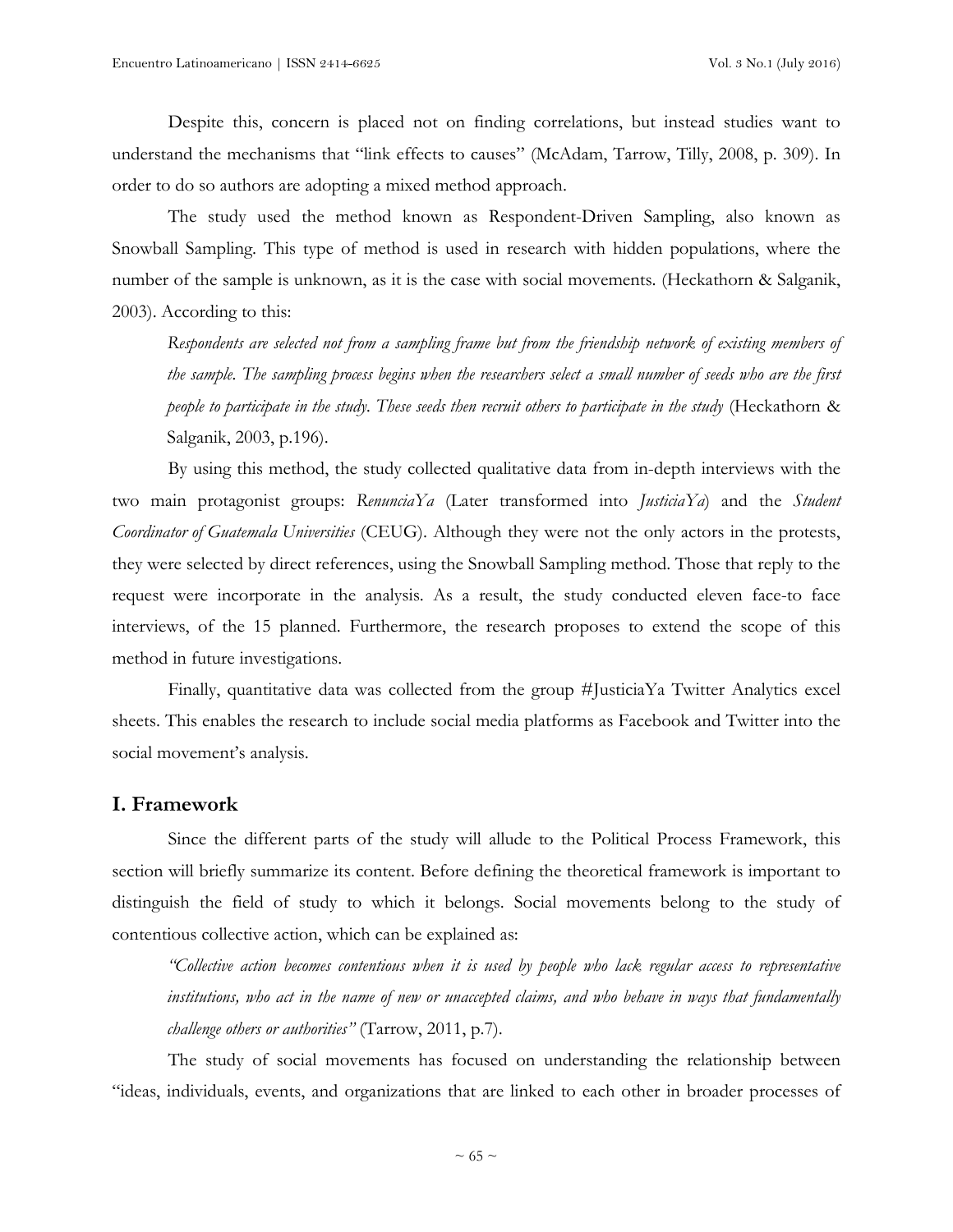collective action" (Della Porta, 2006, pág. 5). To explain this relationship, a large number of schools of thought have emerged in the field of sociology, since the 1960s.

The Political Process Framework is one of the multiple approaches to study the social movement phenomena (MacAdam, 1996). This framework highlights the importance of political environment, or the context in which a social movement arises. One of the biggest criticisms against this approach focuses on its rigidity and overvaluation of structural changes, leaving aside the cultural and social explanations (Della Porta, 2006, págs. 15, 16). Because of this, the framework underwent major changes in the late 90s.

Authors writing on the matter replace the *Classic Social Movement Agenda* with a *Dynamic Mobilization Model,* in which "political process analysts move away from their confreres by stressing dynamism, strategic interaction, and response to political environment" (MacAdam, Tarrow, & Tilly, 2001, pág. 16). This strengthened the explanatory tool, by acknowledging that a movement arises from interconnected variables, rather than from structural predetermined change.

Additionally, this framework incorporated cultural variables by referring to the cognitive liberation, also known as the framing process. As the authors explain: "Shifting political conditions supply the necessary cognitive cues capable of triggering the process of cognitive liberation while existent organization affords insurgents the stable group-setting within that process" (MacAdam D. , 1999).

This article is divided into into the three broad categories of the Political Process theoretical framework: 1. opportunities and threats; 2. protest cycle; and 3. framing. Each category will serve to explain the appearance of the Guatemalan social movement. In the first part, the study analyses the different elements that enables a favorable environment necessary for the social movement to appear. In second part the study exposes the protest cycle to illustrate the behaviour of the mobilization and explain the types of repertoires used in the movement. Finally, in the last part the study will examine the development of a collective identity according to the Framing theory.

## **II. Opportunities and threats**

According to the theory of Political Process, in order for a movement to emerge there has to be a catalyst that triggers challengers to organize in collective action. At the same time, challengers must possess a degree of organization: "movements develop in response to an ongoing process of interaction between movement groups and the larger sociopolitical environment they seek to change (MacAdam D., 1999, p.39). The combination of both: change in structural conditions and organized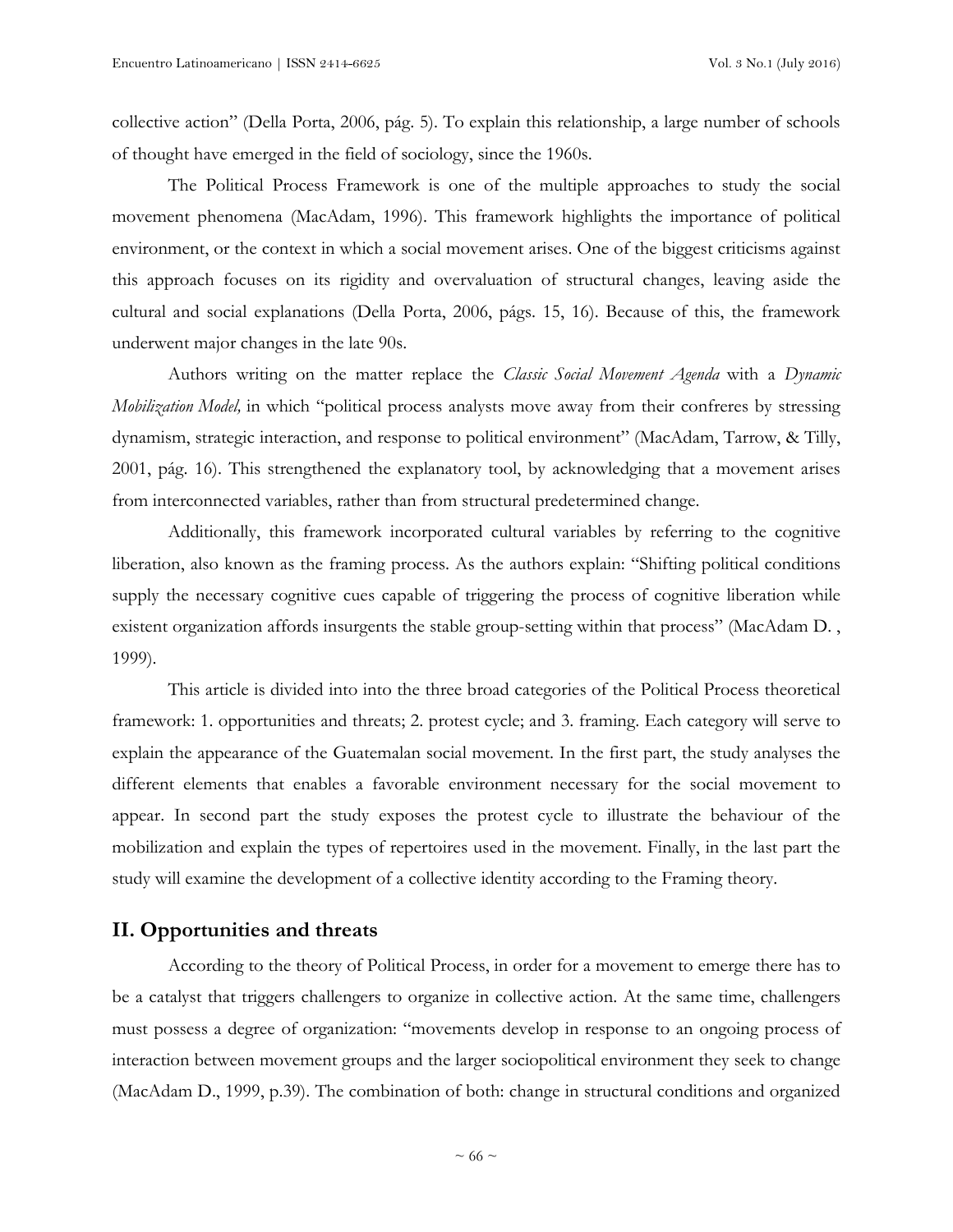activists creates what is called an opportunity. This section will explain how an opportunity was created by the exposure of a corruption case, and a group of activists that organized through social media platforms.

### **Opportunities**

Opportunities appear when "institutional access opens, rifts appear within elites, allies become available, the state capacity for repression declines, and challengers see an opportunities to advance their claims" (Tarrow, 2011, pág. 160). In Guatemala an opportunity developed when the Public Prosecutor (MP) and the International Commission Against Impunity in Guatemala (CICIG) brought to light a corruption network functioning within the state named *La Línea.* Although this case generated an institutional opening, it did not immediately mean that an opportunity was given. In order for an opportunity to occur it needs to be perceived by potential challengers (MacAdam, Tarrow, & Tilly, 2001, pág. 43).

The movement started with the creation of a Facebook event, two days after the disclosure of *La Línea*. As in many other social movements in recent years, social media has played an essential role. Literature has acknowledged that these platforms are capable of reducing costs of coordination, thus, facilitating organization between activists (Shirky, 2011). Some even interpret this new technology as "catalyst in the emergence of social movements (Rohr, 2014, p. 10). None the less, many authors recognize the limitations and discuss the scope of these technologies (Earl, 2013).

To avoid creating bias in the interpretation, Dahlberg-Grundberg proposed the use of the media ecology framework that aims to "capture the coexistence of and interdependence between human actors and technologies" (2015, p. 3). It is crucial to the present analysis to understand how actors interacted with social media, as explained by Shirky "As with the printing press, the Internet spreads not just media consumption but media production as well- it allows people to privately and publicly articulate and debate a welter of conflicting views" (2011, p. 34).

In this matter, what motivated the Facebook event were several complains and calls for action posted in the public group called *political incorrect*:

'In Facebook there was a lot of talk about politics. There were plenty of discussions in the politically incorrect group of what was going on. When I commented something like – lets do something – the next day people were asking me when and where, at that time I felt I was summoned. I was suggested by Ale Calderon to create a Facebook Event. I did not have the slightest idea of what would happen. I thought that if 300 *people arrived we were going to be successful"* (Medizabal, 2016)*.*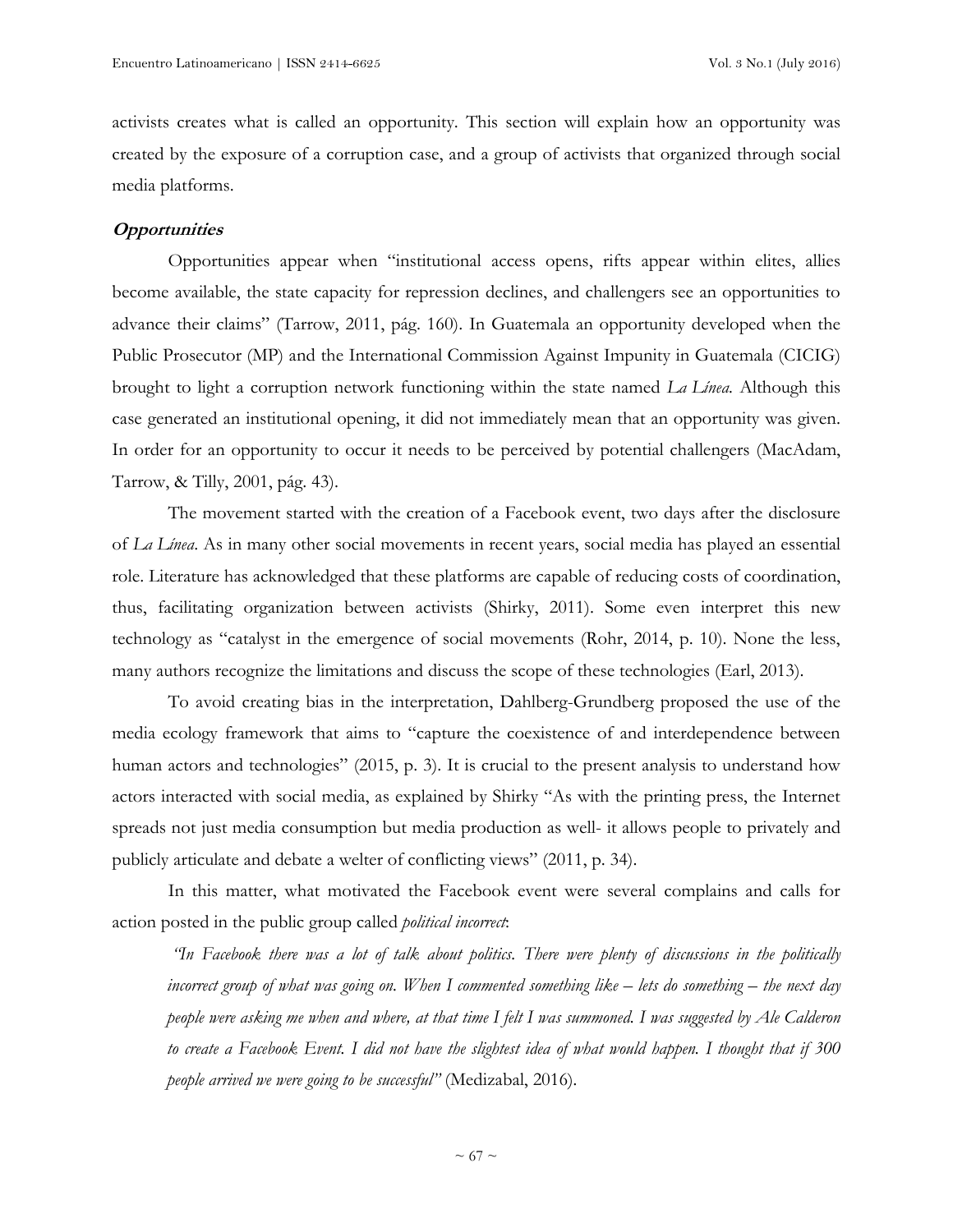This explains how through Facebook individuals were able to express their grievances, which can be defined as: "a claim that one's discontent is the product of an injustice that must be corrected … One important cognitive aspect is the attribution of responsibility for that situation" (Brockett, 2005, p. 41). Additionally, by using the Facebook platform, people were capable to surpass and reduce the role of the gate-keeper of mass media (Earl & Kimport, 2009).

It is important to note that the group of activists lacked an organizational structure when they organized the first protest.

"When the event was created we were three up to four organizers. The Facebook event had no image or message. Very instinctively I looked for names and asked a friend to design a logo and thus the named *#RenunciaYa (ResignRightNow) was created. This happenned in the course of an hour. Everything* developed very organically. We did not send the event to the media, but they sought us. We didn't even know *each other at that time"* (Wer G. , 2016)*.*

His narrative illustrates how the group *#RenunciaYa* did not had a planned strategy, but began to articulate as they perceive an opportunity. The Facebook platform served as a site of mobilization.

Like the group *#RenunciaYa*, other newly and already existing organizations contributed to the development of an opportunity. The *Student Coordinator of Guatemala Universities* (CEUG) began to consolidate at the end of the first protest. This organization is integrated by an alliance between student's associations from both public and private universities of Guatemala. On this point it is important to stress the leading role that students have had in the history of social movements in Latin America: University students are a major source of recruits for contentious movements in Nicaragua as in Guatemala and El Salvador, but their organizations played an important role as well, most especially in Guatemala. This has been true throughout the Third World (Brockett, 2005, p. 124-125).

Because of this contexty, many organization within universities already existed, being the most organized the *#USACesPueblo* group from the *University of San Carlos* (USAC), as another student group representative explains:

"*We knew some students from USAC and decided to marched with them from Judicial Organization to* the Central Plaza. After that first protest, there were other talks. In a meeting at the Red House a student *say "lets create a Fanpage." After that first meeting, the clash was impressive. The students from USAC were very organized and hierarchical, we Landivarianos (organization form Rafael Landivar University) wanted to be more horizontal"* (Pérez, 2016)*.*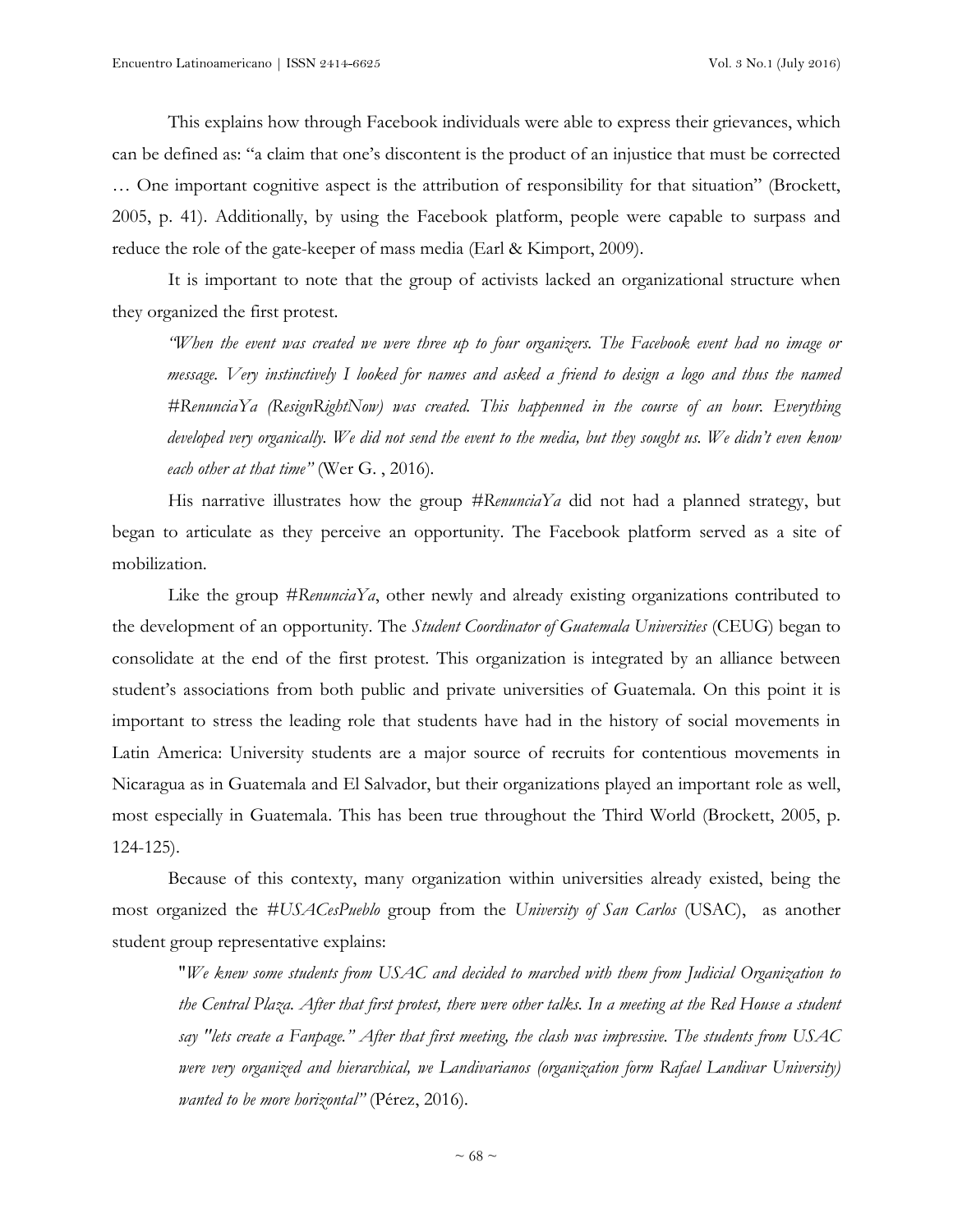Others, from distinct universities, also distinguished the role of the public university USAC, with is student organization *#USACesPueblo*. Despite difference in organizations, universities were united because of their common agenda on corruption:

*"We started to meet with students from other universities. All of USAC students were already organized.* What we all have in common was the idea that the country needed to be clean up of corruption for the sake of democracy. What we – CEUG- achieved was not a massive group of students, but an articulation of different *universities"* (Wer M., 2016)*.*

This new alliance forged what is known as brokerage "forging of social connections between previously unlinked persons or sites […] allowing collective action to spread along the newly created network pathway (MacAdam, Tarrow, Tilly, 2008, p. 322). The fact that all of CEUG members were college students created an identity.

From the recollection of interviews, it can determine that few participants possess any working experience in formal political institutions (only three of the nine activists); but most of them had belonged to an NGO, pressure groups or civil organizations. Despite technological tools at their disposal, which makes communication impersonal, CEUG held continuous meetings that favored the strengthening of the network.

Whether or not these ties also reflect friendship or other interpersonal relations, at the very least they *imply face-to-face encounters that are likely to be crucial in micromobilization […] These interpersonal connections are likely to affect individuals' decisions to participate in collective action by exposing them to more social support for participation and raising the social costs of nonparticipation* (Fernandez & McAdam, 1988).

One important and interesting aspect is that most of the interviewed are under 35 years old (with only one exception). The young leadership was important and relevant for the analysis, because of the change in the generation. As recall by Mynor:

"We, after 20 years, had the first opportunity as a generation to decide to go out to the streets without past *generations preventing us to do so, because quite simply it was our turn"* (Alonso, 2016)*.*

#### **Threats**

When studying a threat one is referring to "risks and costs of action or inaction, rather than the prospect of success" (Tarrow, 2011, p. 160). As in opportunities, a threat needs to be perceived, and is highly dependent on the perception of the challengers, who evaluate the degree of risk upon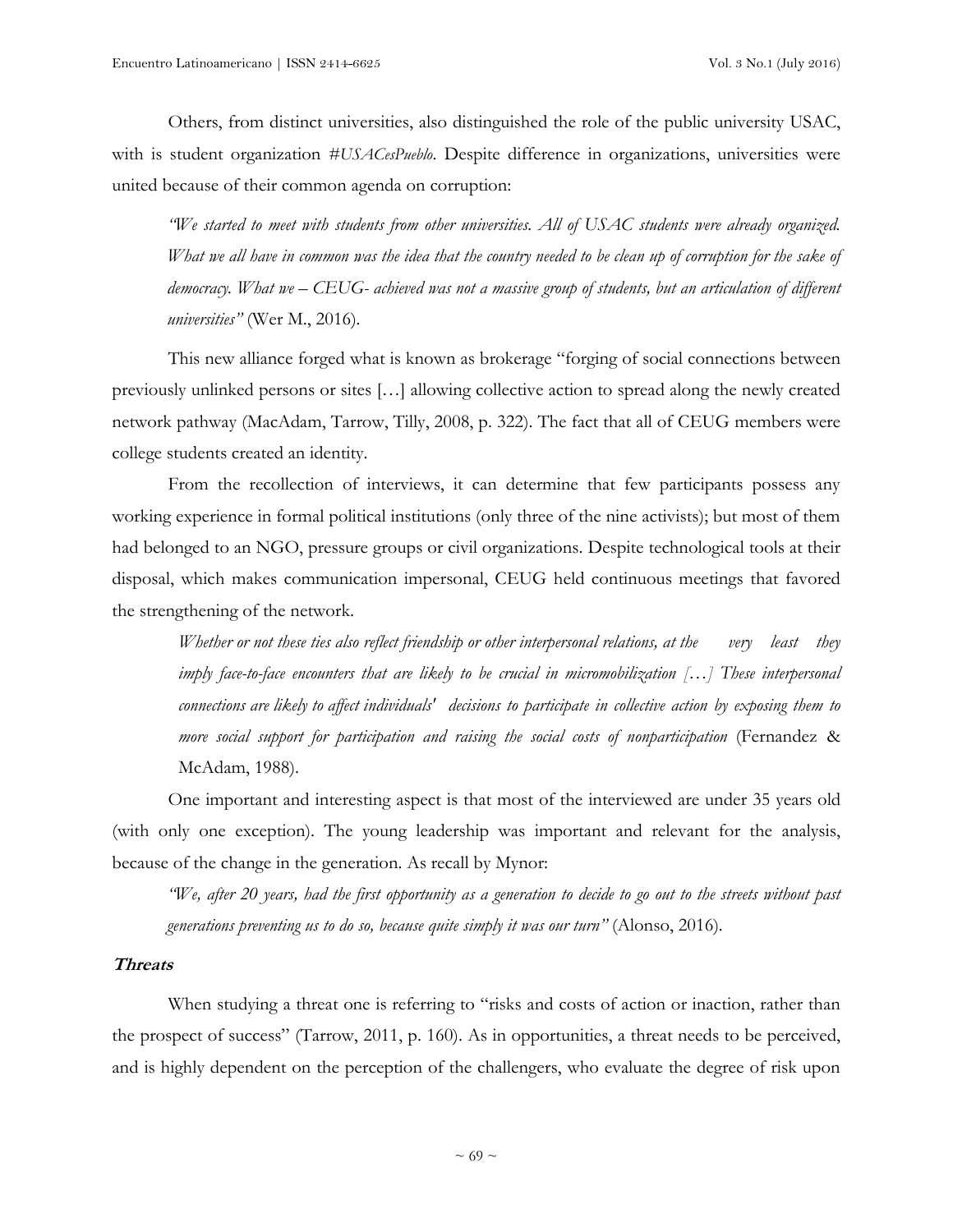$\overline{a}$ 

the information available to them. Unperceived costs of action can lead to a violent confrontation with authorities; on the other side a misjudgment of the risk can generated inaction.

Even if the Facebook event created an opportunity, participants needed to weight the risk in order to attend the protest. A movement' success depends on "how threats and opportunities combine, rather than shifts in the prospect of success alone, that shapes decisions regarding collective action" (Tarrow, 2011, pág. 161). In this sense, challengers recognized:

"Government retaliation was a risk. I was very afraid to talk about the subject. People told me to be careful *with Baldetti (vice president of that time)"* (Medizabal, 2016)*.*

Despite the fact that almost all of the participants perceived some risk, they preceded to carry out the first protest, in part because there was an existing precedent that took place two years ago, with citizens protesting at the Central Plaza<sup>15</sup>. This episode of mobilization was very present in their collective memory. What is important was the fact that during this protests everything remained peaceful and there were not disturbances.

Also, the contentious collective action benefited from the wide extensive networks, that reduced the degree of risk, by: "mobilization involves ties between people and occurs through groups" (Brockett, 2005). Besides the group´s identity and strong ties, other actors showed their support, as the following statement indicates:

*"There was an attempt to spread a black campaign. Someone began circulating a statement in which they* claimed they were going to go out with stones, this caused a lot of fear and confusion [...] part of it helped us to emphasize the peaceful component of the protest with the Counsel for Human Rights (PDH), even the San *Carlistas (USAC) committed to go without hoods, which showed true transparency"* (Montenegro, 2016)*.*

The involvement of actors from diverse sectors, both from public and private institutions, empowered the social movement, which surpassed the eminent risk. As the student leader from #USACesPueblo recognizes:

*CEUG was rich because every student organization of each university has its natural alliances, for example, sancarlistas (USAC) has as naturally ally the Peasant Unity Committee (CUC)* (Alonso, 2016)*.*

As his statement reflects the network was wide as to incorporate a variety of associations that created a safe net for a younger generation that had not witness the Armed Conflict, nor knew what was to live in a non-democratic regime.

<sup>&</sup>lt;sup>15</sup> The protest was held on 2009 as a consequence of a polemic video of a lawyer that accused the president at that time Álvaro Colom and congressman, Gustavo Alejos for the murder. When the video became public and viral, citizens went to the Central Plaza and wore white shirts and requested the resignation of the president. CICIG was responsible for the investigation, which culminated with the arrest of the hired killers and exonerated president Colom of the killing.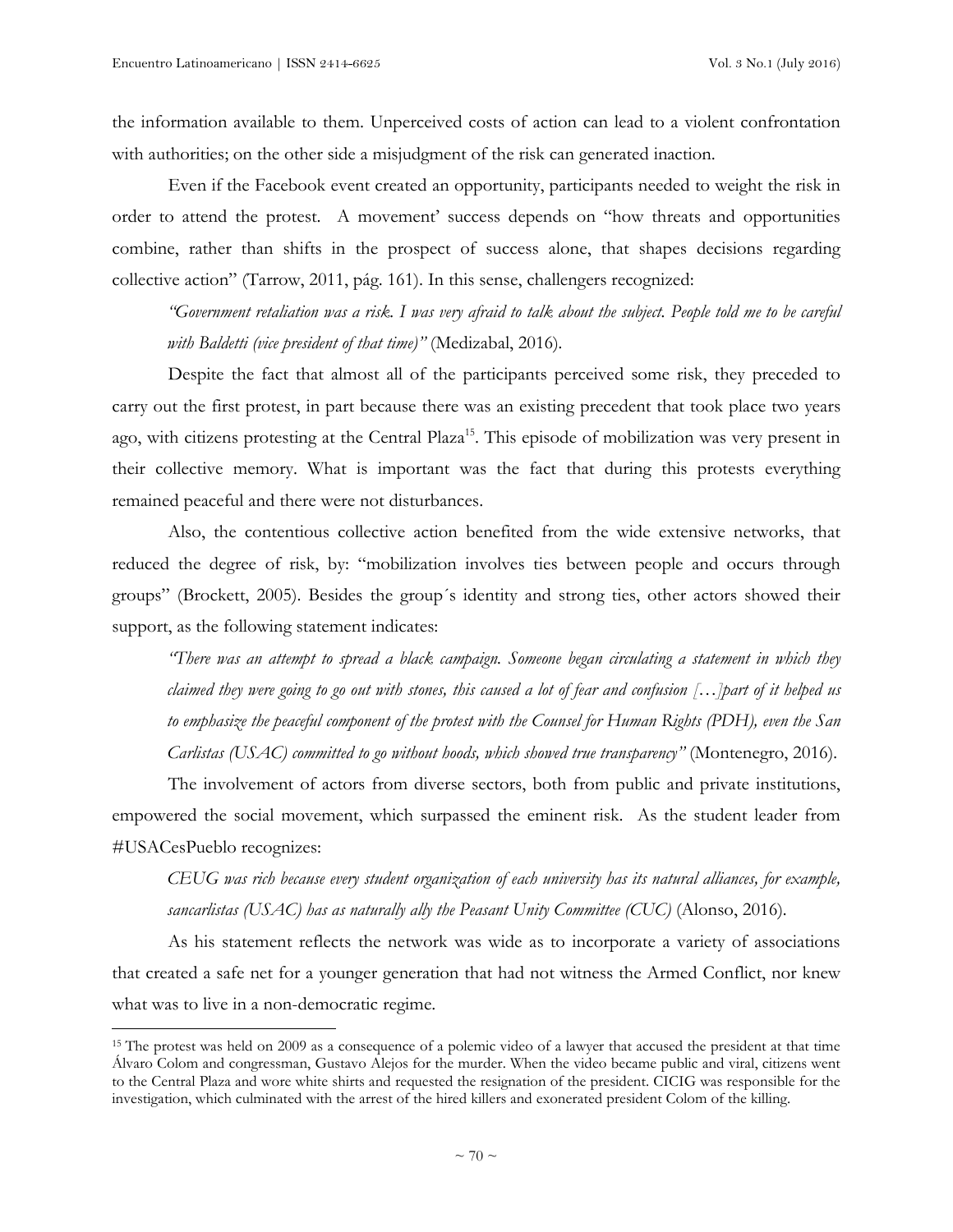# **III. Protest Cycle**

 $\overline{a}$ 

As explained above, social movements are the result of the active interaction between different actors that perceived an opportunity and outweigh the risk of action. Giving that opportunisms and threats are not static and tends to change over time, it is useful to capture the activity of the movement according to the different episodes by using the protest cycle model to represent and show the mobilization process, characterized by.

Rapid diffusion of collective action from more mobilized to less mobilized sectors, a rapid pace of innovation in the forms of contention employed, the creation of new or transformed collective action frames, a combination of organized and unorganized participation, and sequences of intensified information flow and interaction between challengers and authorities (Tarrow, 2011, pág. 199)

Even though it often presents incomplete information, authors acknowledged that "protest cycle is an important part of the context in which social movement act" (Brockett, 2005, p.171). For this reason the study uses information from the Facebook and Twitter accounts of the group  $#$ *[usticiaYa<sup>16</sup>* to create the Protest Cycle of the social movement.

At first sighting, **Graph 1** and **Graph 2** show a similar behaviour: an increasing flow of activity, follow by high peak, from July to August, and finally a descent in activity both in the number of protests as in the interaction in Twitter on September of 2015, month in which elections were held. This illustrates a direct relationship between the number of protests and the attention it received from participants.

Furthermore, it also shows that the Twitter served as space to mobilized protests, given that both graph pike on August. In order to give an interpretation to each cycle, the study divided the movement into four phases: 1. mobilization cycle; 2. demobilization cycle; 3. innovation cycle; 4. the exhaustion cycle.

*<sup>16</sup>* On the 28th of May, the group *#RenunciaYa* disappeared, but some of its members decided to formed the group *#Justicia Ya,* which remain the main coordinator of the protests that followed.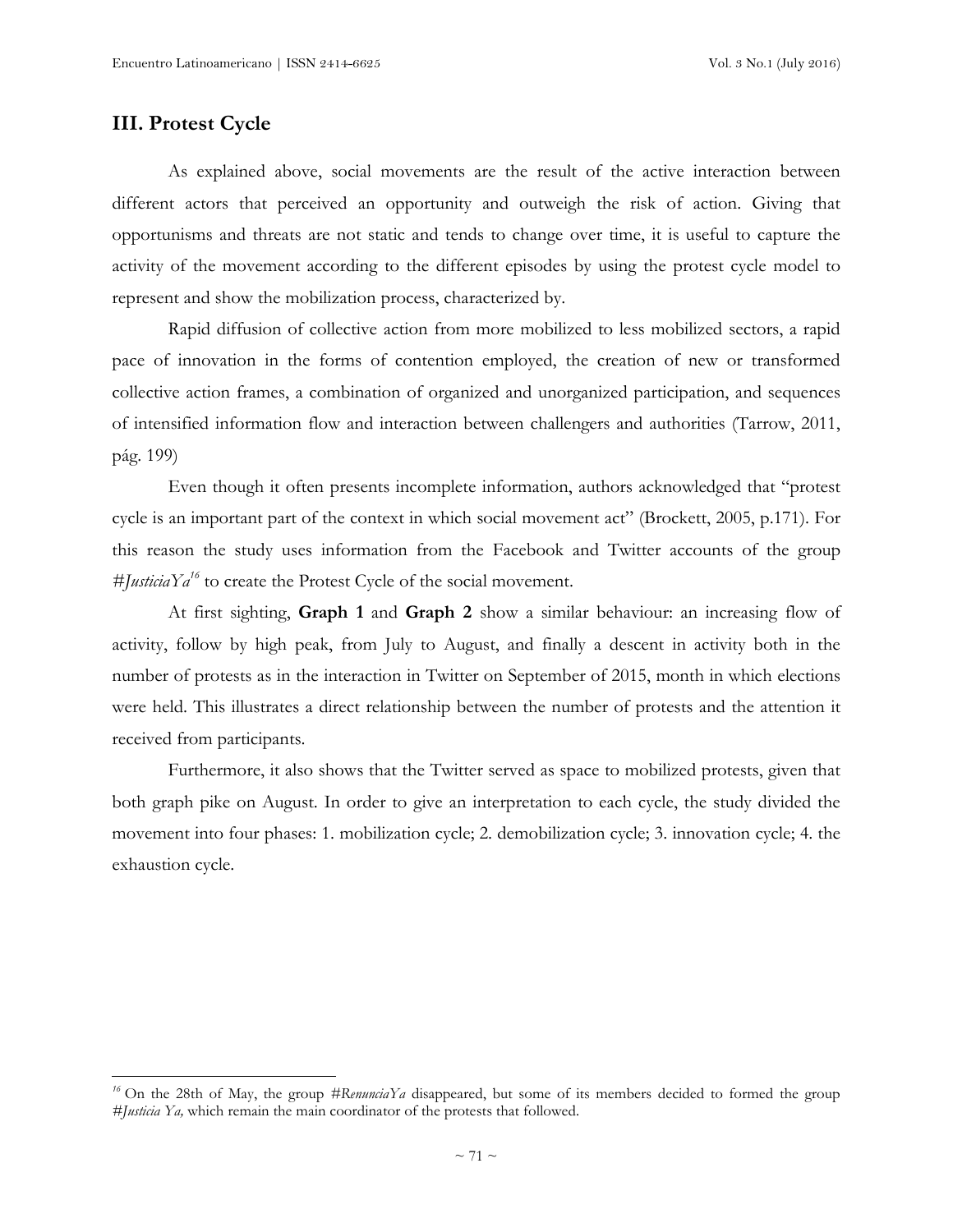

## **Graph 1 17**





## **Graph 2<sup>18</sup>**

 $\overline{a}$ 

**Source: Own elaboration from data collected from the #JusticiaYa Twitter Analytics sheets**

**<sup>17</sup>** The protest period is short, making it possible to count the number of events organized by the group of #JusticiaYa. Other groups were not included to avoid uneven information and bias. However, it is important to recognize that this graph presents an incomplete picture of events.

**<sup>18</sup>** Information on Graph 2 shows the number of times a user interacted (retweets, replies, follow-ups, I like, links, cards, labels, inserted, user name, profile photo or Tweet expansion of multimedia content) with a Tweet, estimated by thousands, since May of 2015 all through January 2016 from the Twitter account @JusticiaYagt.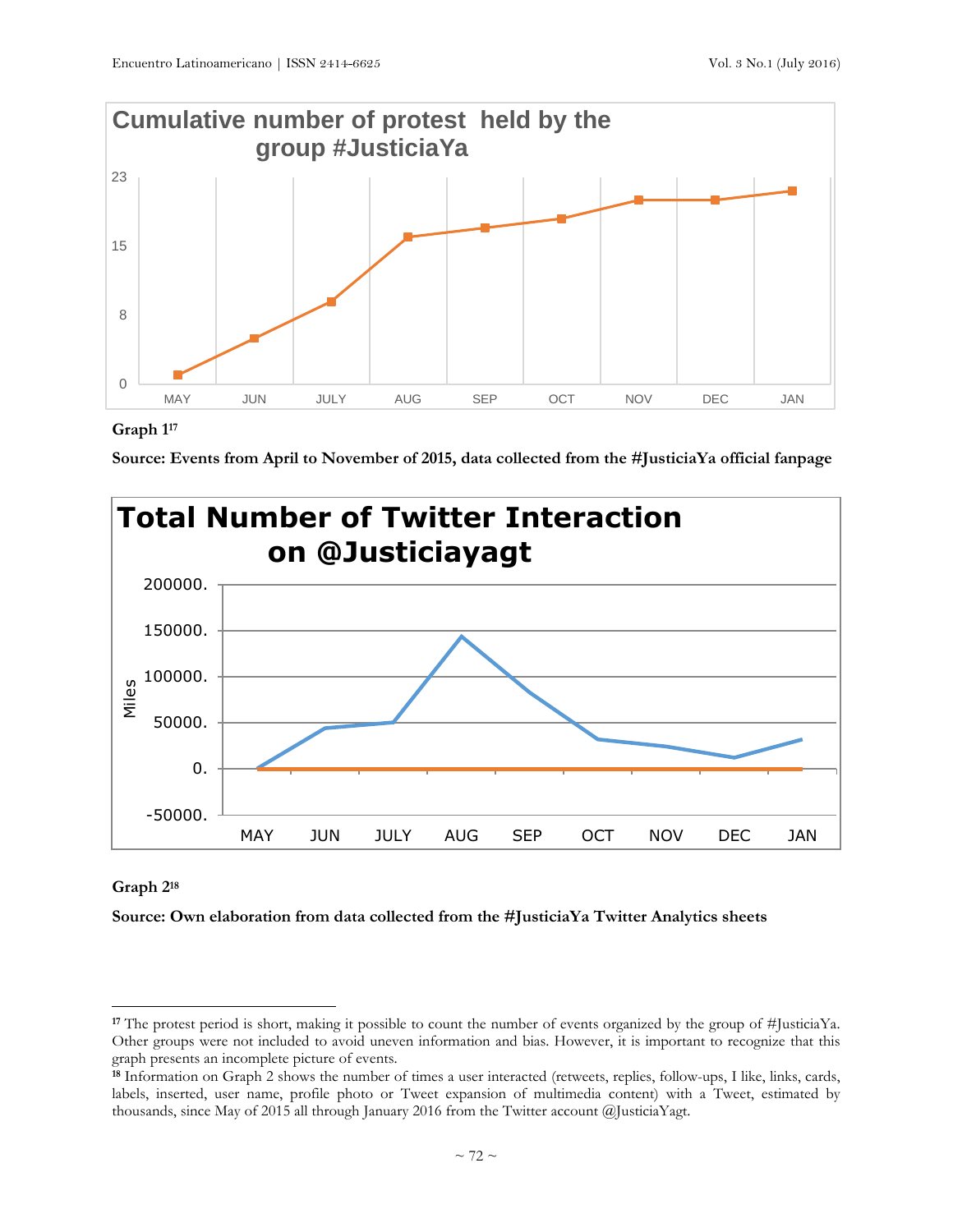### **1. The Mobilization Cycle**

The first cycle took place from the first protest on April 25 to the second official protest on May 16. The act of participation was itself the catalyst for mobilization. The strategy used was one of direct diffusion "people's decisions to take advantage of opportunities that have been demonstrated by other groups' actions. It occurs when groups make gains that invite others to seek similar outcomes" (Tarrow, 2011, p. 192).

The group #RenunciaYa perceived the opportunity created by the CICIG-MP in the uncovered of a fraud scandals *La Línea*. Their claim was directly correlated to other actor's action. Transmission was made through personal contacts, organizational linkages or associational networks (Tarrow, 2011, p. 170).

"Those who know us, knew it was the real thing, but those who didn't, that is most people, we were not *famous […]began to wonder who we were"* (Montenegro, 2016)*.*

Even though the group became more organized for the second protest, they used the same repertoire. They continue to emphasize the peaceful characteristic of the protest and kept the place and time of the first protest. In between, on May 8 the Vice-president resigned, generating a feeling of accomplishment and triumph to the claims by the group in the first protest. As a result of this new opportunity, the mobilization of participants doubled (Plaza Pública, 2015). As described above:

For the second protest we had three weeks to prepare. We wanted to add forces by the May 16. Then we talked with virtually all organized groups in the country, and invite them. But on May 8 Baldetti (vice*president) resigned* (Montenegro, 2016)*.*

#### **2. Demobilization cycle**

The second cycle was characterized by its demobilization that started after May 16 all though June. This period can be interpreted as a readjustment of the strategy. It is important to recognize that during this time the group #RenunciaYa disintegrated, and some of its members founded another group #JusticiaYa (on May 28). The changed from #ReuniciaYa to #JusticiaYa modify the strategy from a diffusion to a campaign strategy, which implied "Organized public effort making collective claims on targeted authorities (Tilly and Tarrow 2007, p. 119).

The group of activists of #JusticiaYa created Twitter and Facebook accounts. They became new actors and were giving a spaces in media. As a journalist form the magazine *Contrapoder* states:

*"They were interviewed several times. They became reference sources"* (Enríquez, 2016)*.*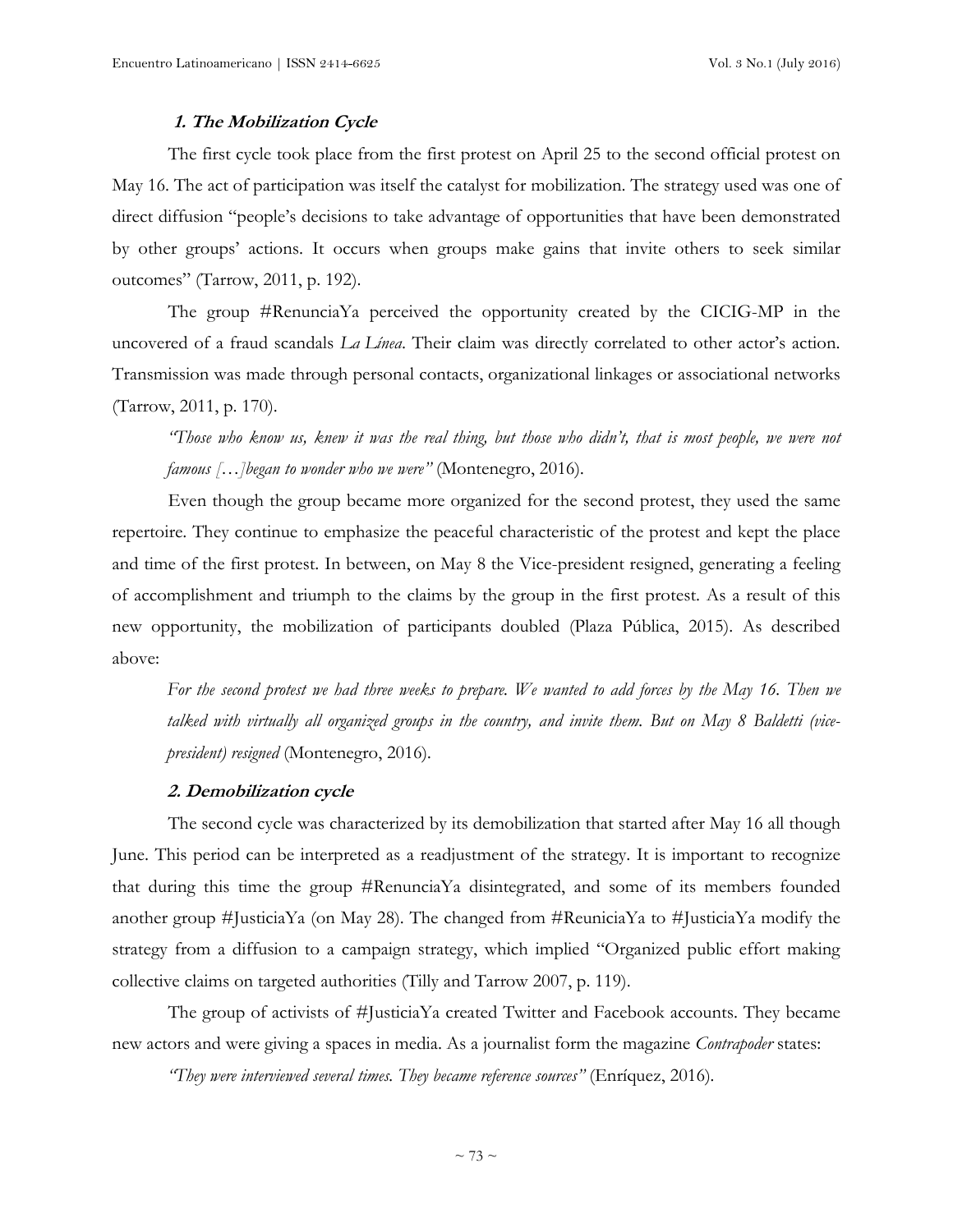This is important because "campaigns contain public performances, but they also contain media efforts, educational activities, and lobbying." (Tarrow, 2011, p. 191). Additionally, in this cycle the CEUG was created. Each university's group created their own Facebook account.

Even though on the 22nd of May, CICIG-MP uncorked another network of corruption in the Guatemalan Social Security Institute (IGSS), there was a lack of common purpose and objective. The agenda that at the first cycle was so evident - the resignation of the Vice-president - was now a pluralistic agenda with different objectives, by actors that were not used to unite interests. The lack of vision and clear frame (discuss in the next section) generated demobilization.

#### **3. Innovation cycle**

The third cycle started in July and ended on August. The core group of activists from #JusticiaYa continue their campaign strategy, but started to change their repertoire. The first changed was a gradual one from a protest held on the Central Plaza to a march at night on July 04. Both represent modern types of repertoire that act "within the bounds of accepted democratic norms" (Della Porta, 2006, pág. 170). However, the march on July 04 represented an innovative form of protesting. It added an element of surprise. When asked why they decided on this change:

"We organize it for three reasons: 1. condense the demands from the collective groups and political analysts; 2. we wanted to make a gesture of solidarity with was happening in Honduras; 3. In doing at night we wanted *to remove the monotony that the movement was beginning to have"* (Wer G., 2016)

As a result the mobilization was abundant, media and other sources reported it as success (Plaza Pública, 2015). This also represented in **Graph 2**, where the number of interactions on Twitter increased substantially compared to previous months.

A month later began what would be the climax of the social movement in Guatemala. CICIG and the MP presented a report that pointed Otto Perez Molina as leader of *La Línea*. This took a lot of coverage from media. As the journalist form *Contapoder* magazine explains:

We threw the agenda again and again. In April was the case La Línea, and then came the other cases of *CICIG and MP. There was a lack of coverage to the political campaign* (Enríquez, 2016)*.*

The Popular Assembly and a group from USAC called for a national strike three days after CICIG declared that current President, Otto Perez Molina was part of the corruption case. At first the perception was divided, but the level of grievance began to increase*.*

"The resignation was left behind on previous protest, but with the report the issue was revived. After the *report came out, the Popular Assembly chose a more moderate agenda than its initial anti-election speech.*" (Reyes, 2016).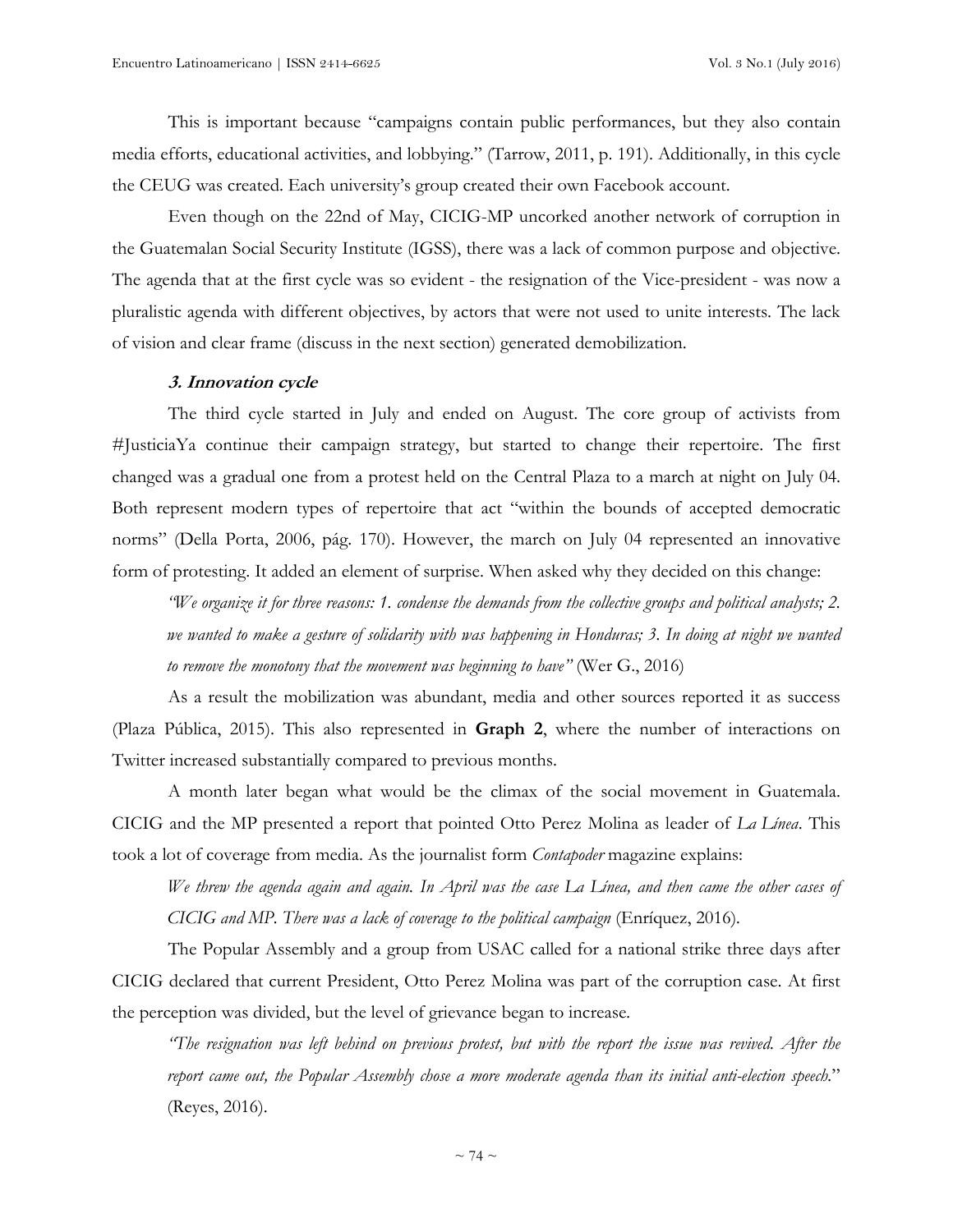Once again the coalition of actors started to unify in a common frame that demanded the resignation of the President with a disruption strategy, which "obstructs the routine activities of opponents, bystanders, or authorities and forces them to attend to protesters" (Tarrow, 2011, p. 101). Even though disruption strategy can turn violent, in does not necessary implies it.

In this particular case the movement continued to manifest its commitment with peace and order. The national strike was previously announced, was notified to the institutional authorities, and took the former tactics of informing and getting the support of the Human Right Office. A key element of the national strike was the involvement of private business and institutions.

As a result, the national strike disruptive the workday of many businesses that closed that day, whether in support or not of the protest. Institutions were obligated to make statements about their positions. As narrated a member of #*USCAesPueblo* indicates:

"I think there was much doubt. First of all, who of our generation knows how to make a national strike? We did not know what that was like. Second, if it does not work, we showed weakness. Third, what do you *do after a national strike? There's nothing stronger. Then there were many doubts, many, many doubts but* there were also many meetings [...] the strategy of #JusticiaYa was to advertise all companies, no matter how *small, then they were going to protest, which created a snowball effect that happen between Monday and Wednesday. Quite simply the company that did not to support the national strike protest, was views as not supporting the civil society"* (Alonso, 2016)*.*

The cycle of innovation created a substantial peak that is reflected in the both graphs presented before where the percentage of change of the number of Twitter interactions from June to August was about 74% higher.

#### **4. The Exhaustion Cycle**

Finally, the last cycle started from September to January. It was characterized by its downfall of number of interaction on Twitter, as well as a decreased of the number of protest announced by the group #JusticiaYa. Likewise, there was an evident demobilization of the total number of participants during these months.

On September elections were celebrated and participation on the polls remain constant compared with previous years, reflecting stability and wiliness to maintain the democratic system. The theory of Protest Cycle points out that participation and mobilization drops when the movements reaches the culminating point, in order to increased mobilization "new tactics are constantly being created in order to meet media criteria of newsworthiness" (Della Porta, 2006, p. 183).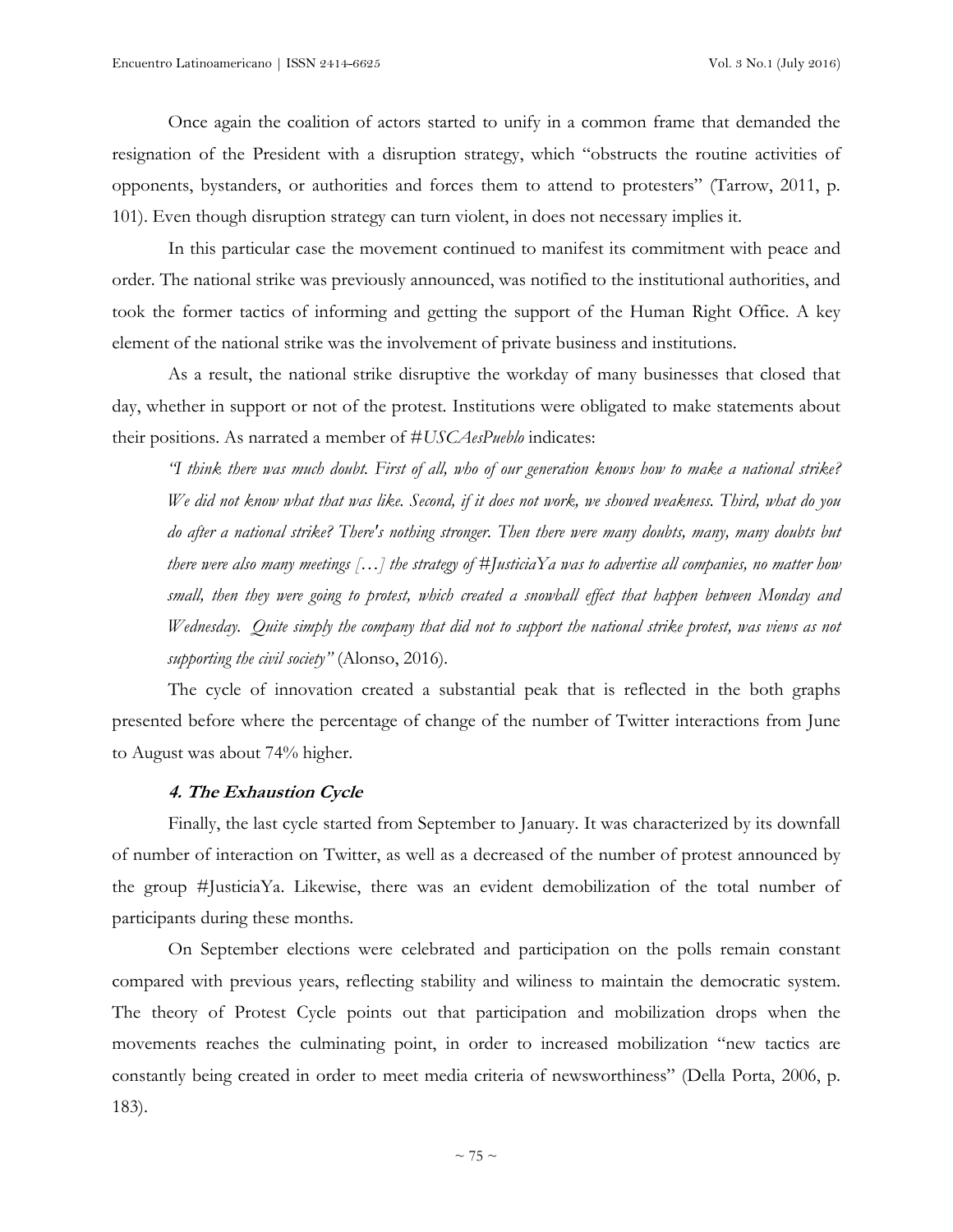## **IV. Framing process**

As mentioned before, mobilization requires that citizens share a grievance. Continuous collective action is based upon the idea of change, and in that process citizens become challengers with an identifiable opponent. What drives them together and reunites them in a share space is the meaning and significance each one gives to the movement. The creation of that meaning is referred to as *framing*.

### **Master Frame**

Frames are classified according to the "degree to which they are relatively exclusive, rigid, inelastic, and restricted" (Benford & Snow, 2000, p. 618). As mentioned previously, the social movement was characterized by its plurality of actors that joined forces to protest against corruption.

At the beginning the group of activists requested the resignation of the Vice-president because of her involvement in the corruption case. However, not everyone who attended the protest was in favor of this proposal. The messages that emanated in the Central Plaza were so diverse as to include issues on elections, institutional reforms, and many more. None the less, everyone that attended felt a discontent with the corruption case that linked the political figures. Because of that, many organizations were able to organize and share a common space.

As mentioned before the change from *#RenunciaYa* to *#JusticiaYa* also implied that the remaining participants of the group became more organized. The group was able to increase the amount of activity in social media, focusing in communicating and promoting the different protest they organize. But despite the efforts the message remained wide enough to be consider a master frame. This type of frame has the "capability to be sufficiently broad in interpretive scope, inclusivity, flexibility, and cultural resonance to function" (Benford & Snow, 2000, p. 619). This type of frame has greater capabilities to mobilize and generate successful coalitions because it integrates multiple actors. As the chief editor of the electronic alternative media Plaza Pública explains:

*"There was a change when RenunciaYa dissolved, but basically JusticiaYa did not have a message "per se",* that is, it was unclear the aim of JusticiaYa, beyond keeping alive protests and beyond their own name, which is very powerful, but also a very vague message. For each of the people who were in the Central Plaza, justice meant a different thing and I think the strategy went well in the sense that they got what they wanted: *appealing to a nationalist message, without any kind of criticism that generate discomfort rather than the*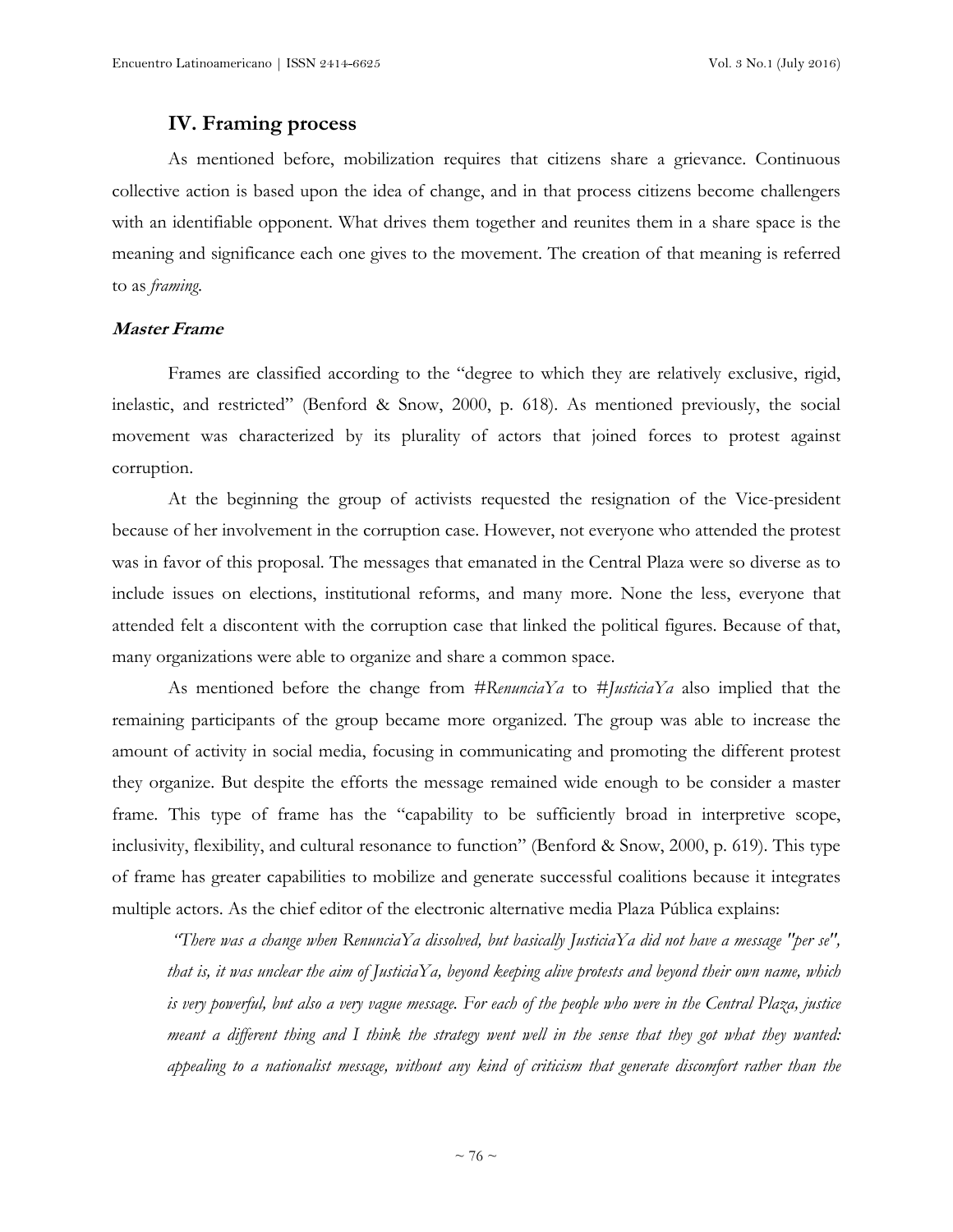# political class, they managed to keep alive the protests. If JusticiaYa had assumed a more critical approach, *perhaps many people would not have been there"* (Naveda, 2016)*.*

As he indicates, to proclaim Justice was something that favored the movement because of its amplitude. Those who supported the group did it within their own views on justice. If the group had adopted a more concise posture the amount of supports would have limited to specific groups.

## **Table 1**

| Rank | Date                  | Tweet<br>Count | Description                                                                                                                                    |
|------|-----------------------|----------------|------------------------------------------------------------------------------------------------------------------------------------------------|
| 1.   | $2015 -$<br>$09-11$   | 4169           | Mail unveiled today by @el_Periodico: Involved in protecting Baldetti: Cardona and<br>Monzon. http://t.co/hYqpFRsANf                           |
| 2.   | $2015 -$<br>08-29     | 3440           | USAC students making its stament<br>$\frac{http://t.co/QdvwegvsiY}{http://t.co/QdvwegvsiY}$                                                    |
| 3.   | $2015 -$<br>$07 - 02$ | 3432           | We have an ad! RT thousand! The drums sound loud this #4J.<br>#JusticeRightNow http://t.co/lBRXGnJ2D1                                          |
| 4.   | $2015 -$<br>08-29     | 3392           | This are little big steps. #IPaintMyFuture<br>$\frac{http://t.co/19KA8j[r93]}{$                                                                |
| 5.   | $2015 -$<br>$09 - 04$ | 3260           | We have a video #25J! Share, invite, this is the time to shine. Here's the<br>event: https://t.co/GOntK4upWx<br>http://t.co/nBldV9EZeS         |
| 6.   | $2015 -$<br>$09 - 01$ | 3080           | Marco Lemus was unmarked from the electrónica board. We will not forget his<br>face.<br>#IDemandMy105Votes<br>$\frac{http://t.co/ mnNPmFnIe}{$ |
| 7.   | $2015 -$<br>08-26     | 2125           | #Beware: The @UFMedu doesn't join the national strike.<br>$\frac{http://t.co/pv3qdfckpB}{$                                                     |
| 8.   | $2015 -$<br>$06-10$   | 2058           | We have a poster! The RT is an excellent form of support. #13J #JusticeRightNow<br>http://t.co/aPYUWXAhBY                                      |
| 9.   | $2015 -$<br>08-09     | 2046           | @Ivan_Velazquez_<br>observer position or office<br>$\frac{http://t.co/hbORphBBIp}{$                                                            |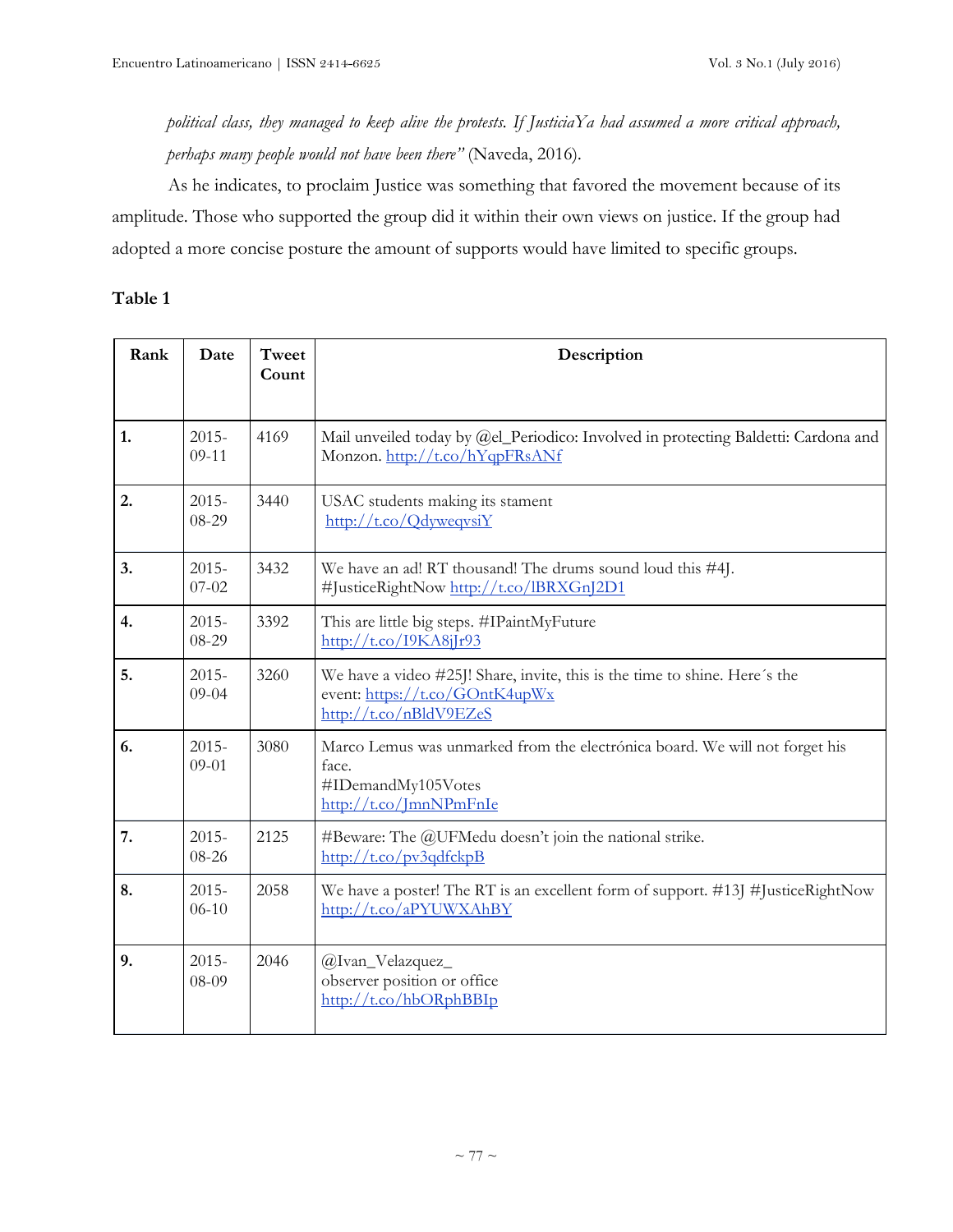| 10. | $2015-$   | 1727 | The CICIG works but knows that the future lies on Guatemalan, |
|-----|-----------|------|---------------------------------------------------------------|
|     | $07 - 24$ |      | <i>(a)</i> Ivan_Velasquez_                                    |
|     |           |      | https://twitter.com/justiciayagt/status/624623712084492288    |
|     |           |      |                                                               |

**Source: Own elaboration from data collected from the @JuticiaYagt Twitter Analytics from May of 2015 to January of 2016.**

**Table 1** shows the top 10 Tweets based on the number of interactions. As the description reveals the type of information shared was descriptive and focus principally on promoting the protest by showing the posters, images and videos of the events. Likewise, the group followed up on the cases of corruption on public figures.

Something worth noticing is their frequent interaction with other groups. The second most interacted Tweet was a reference to the USAC. The group also used in a positive connotation the roll of CICIG. The last two Tweets in the rank were dedicated to empower the institution and showed their support.

**Table 1** also illustrates the wide range of the messages; none had a specific claim that identifies the group with an ideological posture. This enforces the idea of a master frame that is able to incorporate a lot of ideas that involves a variety of actors.

## **Conclusions**

This study used the theoretical Political Process Framework to study the complex social phenomenon of the social movement that emanated in April 2015 in Guatemala. The study demonstrated that there was an opening caused by the relationship between the revelation of the case *La Línea* discovered by CICIG and MP, and the high degree of grievance that this generated in the population, through Facebook and Twitter. This allowed the articulation of new and existing student groups, which develop an identity and created strong network ties.

The large scope of the network that emanated from these groups and others not included in this study, reduced the perception of risk. Although there were attempts to prevent the mobilization in the first protest, the movement had the institutional support of a vast number of organizations and the media. Once the first protest was carried in a peaceful manner the perceived risk was reduced.

The study was able to construct the cycles of protest of the social movement. This showed how the repertoires of protest affected the mobilization. It explained that in the first phase the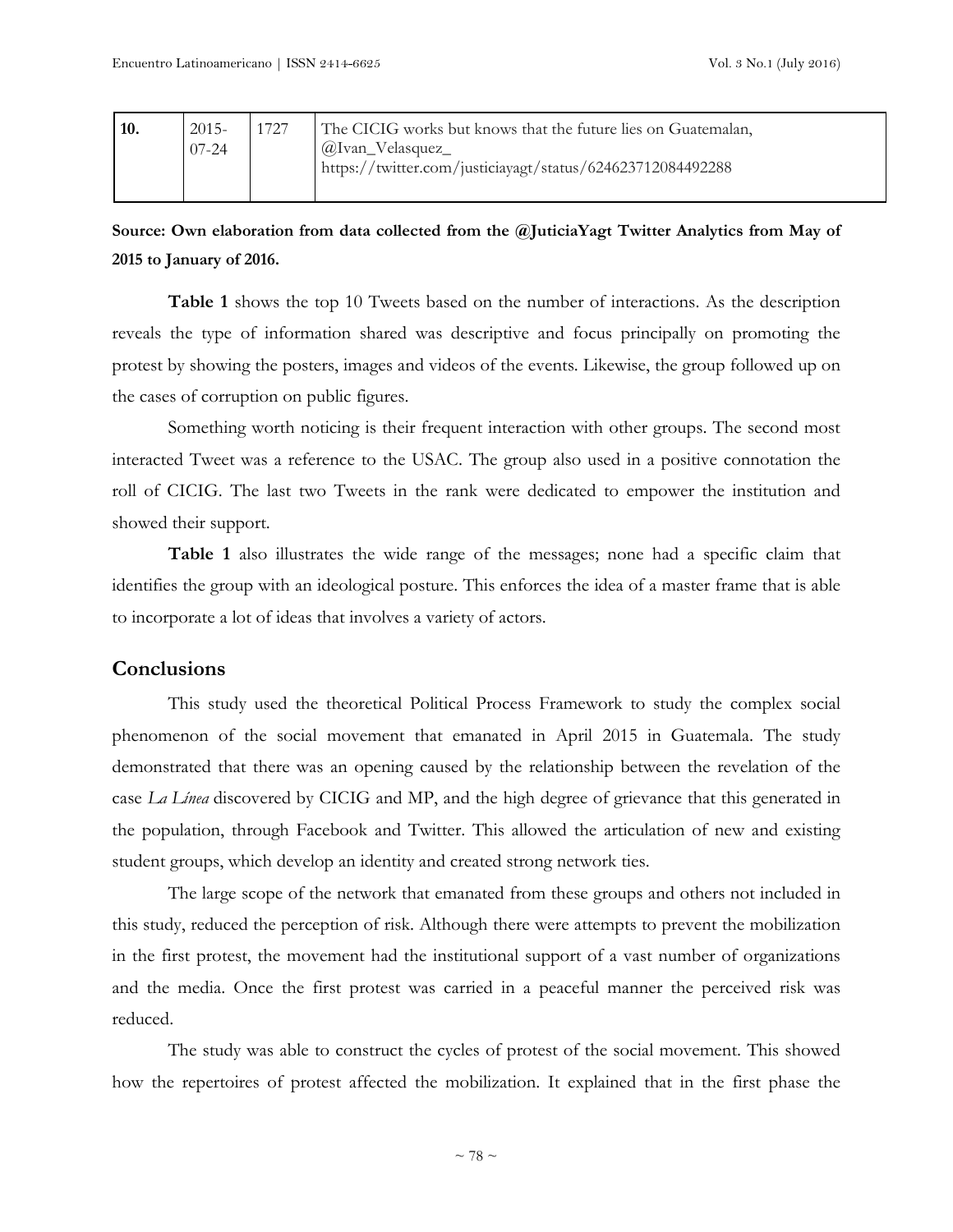strategy of diffusion created an ascendant mobilization. Later, in the second phase the social movement continue with its repertoire, but implemented a campaign strategy that required a readjustment among the group of activists. This improved their organization approach to new organizations, which allowed them to seek alliances. As a result of this readjustment, and the lack of novelty, citizens were demobilized. In the third phase a disruptive strategy was implemented with the national strike, which increased mobilization significantly. This was the peak of the social movement. As explained by the theory of protest of cycle this was followed by a period of pronounced demobilization. This was verified with the decrease in number of events and the fall of interactions on Twitter.

Finally, Process Framing theory demonstrated that the movement, despite having a variety of messages, managed to create a master frame that was embraced in the concept of justice. This allowed several organizations with different levels of organization and agendas to be articulated in the same space.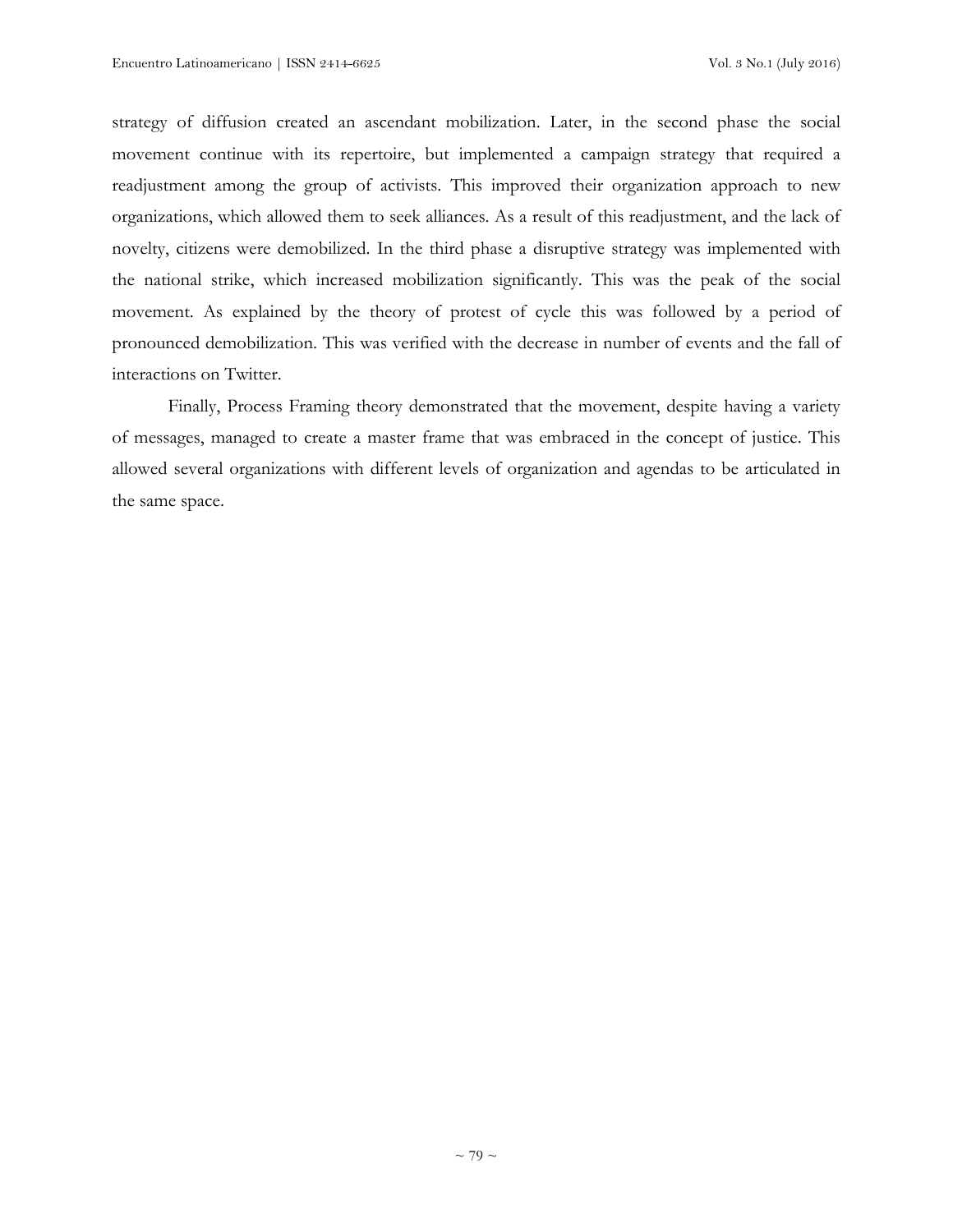## **References**

- Brockett, C. (2005). *Political Movements and Violence in Central America .* New York , USA: Cambridge University Press.
- Benford, R., & Snow, D. (2000). Framing Processes and Social Movements: An Overview and Assessment . *Annual Review of Sociology* , 611-639 .

Chong, D. (1991). *Collective Action and the Civil Roghts Movement*. Chicago, USA: University of Chincago Press.

Creswell, J. (2014). *Research Design: Qualitative, Quantitative, and Mixed Methods approaches.* California, USA: SAGE Publications .

Della Porta, D. (2009). *Democracy in Social Movements*. United States: Palgrave MacMillan.

———. (2006). *Social Movements.* Malden, USA: Blackwell Publishing.

- Dahlberg-Grundberg, M. (2015). *Technology as movement: On hybrid organizational types and the mutual constitution of movement identity and technological infrastructure in digital Editorial*. (26 de August de 2015). *The New York Times*. Recuperado el 15 de 02 de 2016.
- Earl, J. (2013). Spreading the Word or Shaping the Conversation: "Prosumption" in Protest Websites. *Research in Social Movements, Conflicts and Change,* Vol.36, pp. 3–38.
- Earl, J., & Kimport, K. (2009). Movement Societies and Digital Protest. *Sociological Theory*, pp. 221- 243.
- Fernandez, R., & McAdam, D. (1988). Social Networks and Social Movements: Multiorganizational Fields and Recruitment to Mississippi Freedom Summer. *Sociological Forum, Vol. 3*(3), pp. 357-382.
- Heckathorn, D., & Salganik, M. (2003). Samplinf and Estimation in Hidden Popultations Using Respondant-Driven Sampling. *Sunbelt International Social Network Conference* at American Sociological Association Annual Meeting, pp. 193-239.

Klandermans, & Roggeband. (2007). *Handbook of Social Movements Across Discipline.* New York, USA: Springer Science

Lijphart, A. (1971). Comparative Politics and the Comparative Method . *The American Political Science Review, Vol.65*(2011), pp. 682-693.

MacAdam, D., Tarrow, S., Tilly, C. (2004). *Contention and Democracy in Europe, 1650-2000*. Cambridge University Press.